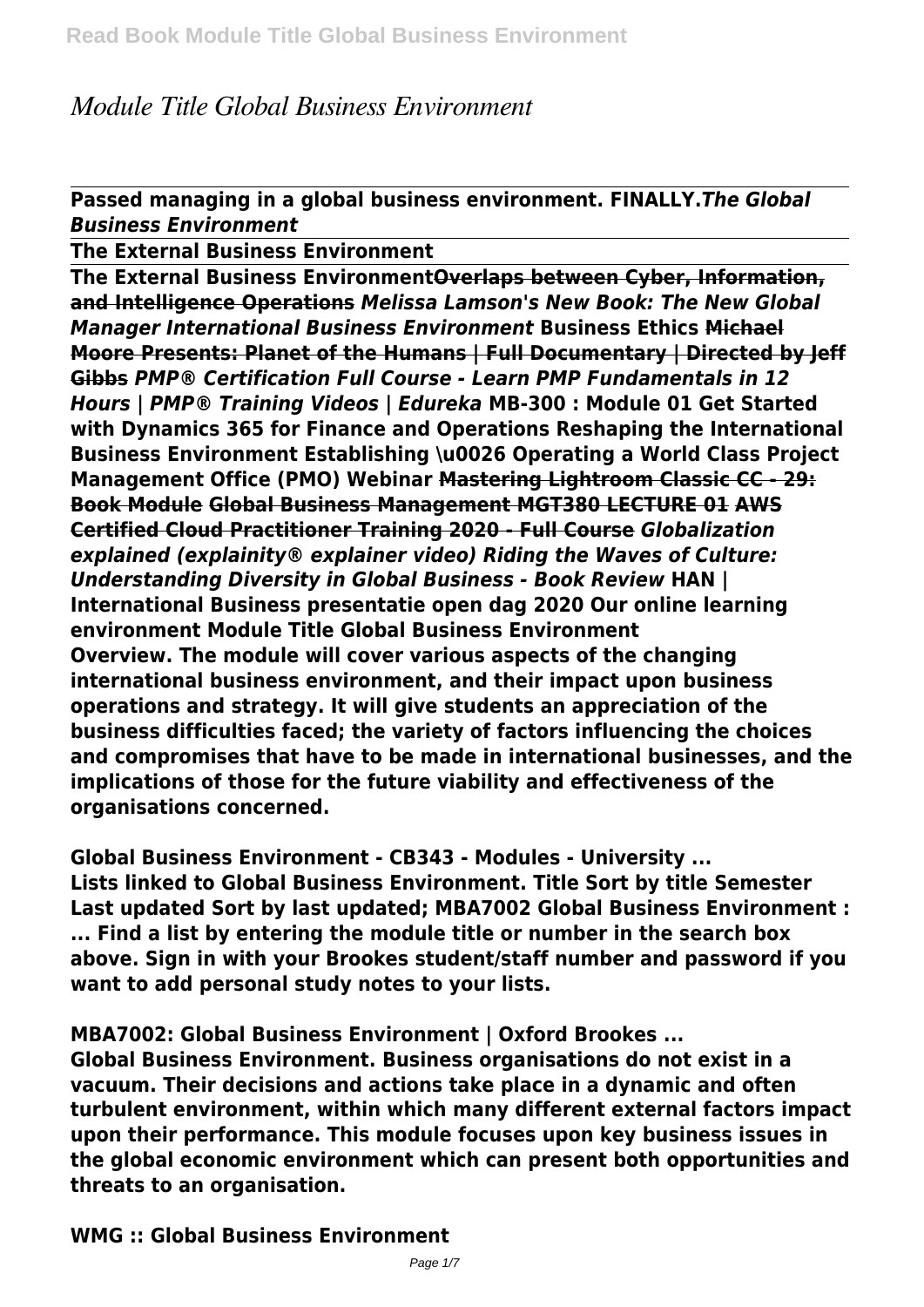**This module provides a comprehensive survey of the complex and dynamic international environment in which organisations operate. Areas covered include: • locating globalisation and the internationalisation of business in a historical context. • background to and reasons for today's international regimes of global governance.**

#### **Module Catalogue 2020/21 - - Newcastle University**

**Module title: International Business Environment. Module code: IBE NQF level: Level 7. Credit value: 10 credits Study duration: 6 weeks. Module description. This 10 credit compulsory module is designed to provide students with an advanced understanding of the external context within which international businesses operate and the opportunities and challenges it poses to entrepreneurial firms, large and small.**

#### **Module title: International Business Environment**

**Unit 18: Global Business Environment Unit code M/508/0530 Unit level 5 Credit value 15 Introduction The aim of this unit is to explore the wider position some organisations have in the global environment. Students will appreciate the complexities of operating in a global environment, and this will enable them to offer greater breadth and depth to**

## **Unit 18: Global Business Environment**

**MN1107 Introduction to business and management. Topics covered Introduction to the global business environment. Perspectives on globalisation and international business; Political, economic and legal environments; Culture society, ethics and corporate social responsibility; Business across borders: the foundations**

#### **Business and management in a global context MN1178 ...**

**A brand new chapter on the global context of business, together with new International Business in Action case studies, illustrates the global nature of today's world of business. Explore all the issues which are critical to understanding the business environment and learn how these impact on organisations of all types and size.**

**The Business Environment: Amazon.co.uk: Worthington, Ian ... Business Environment Defined. Business environment is the sum total of all external and internal factors that influence a business. You should keep in mind that external factors and internal ...**

#### **What Is Business Environment? - Definition & Factors ...**

**Module title Code ELE link (current students) Business Law for Accountants: BEA1003 ... BSc Business modules (Penryn Campus only) Module title Code ELE link (current students) ... Global Environmental Economics: BEE3067 (View on ELE) Economics Dissertation: BEE3068**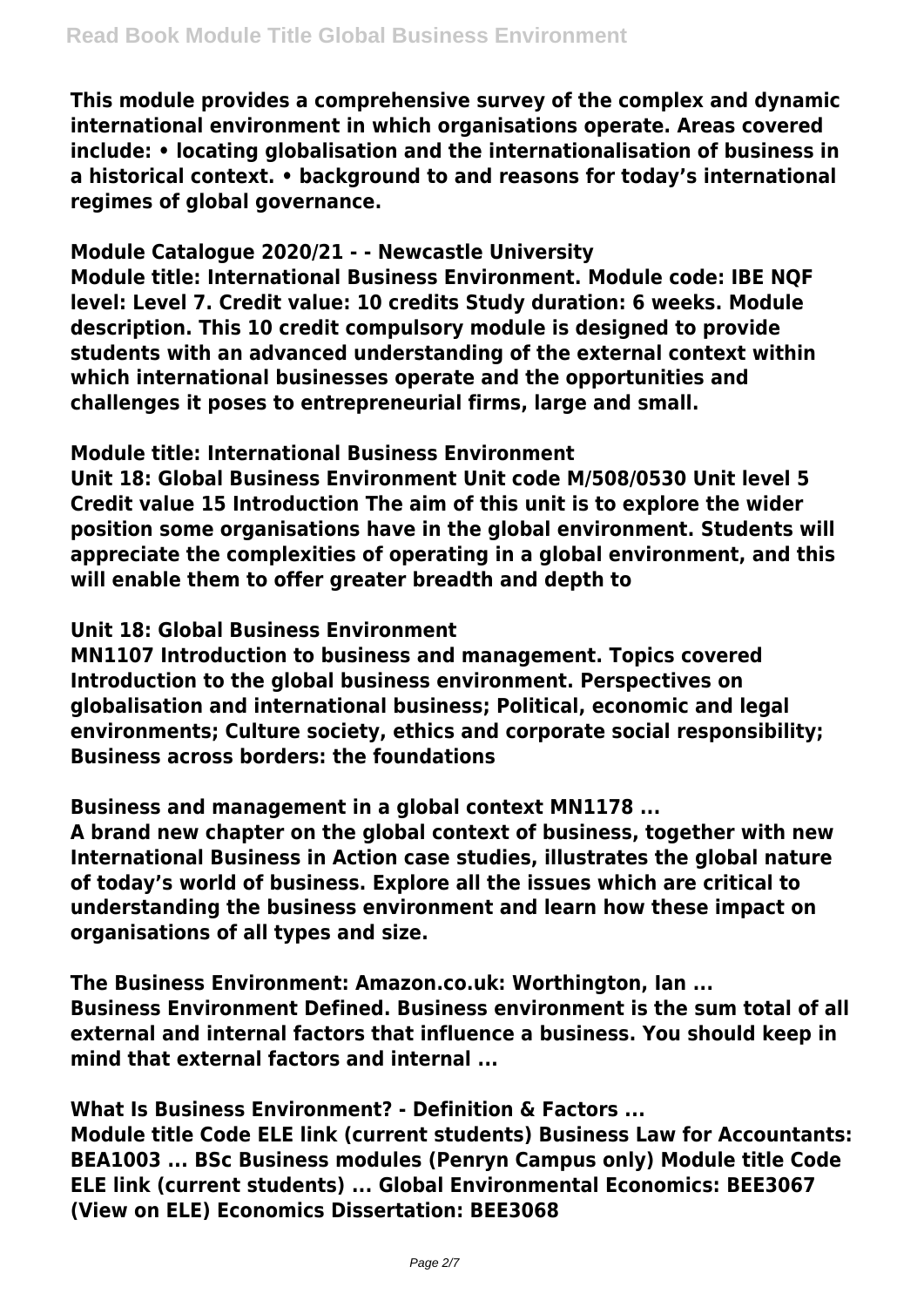**Undergraduate modules | Business School | University of Exeter The variety of optional modules means you create your own business studies degree, exploring the areas of business you want to work in and specialising in your areas of interest. You'll then graduate with the confidence and qualities that employers really want.**

**BA (Honours) Business Studies Full-time 2021 | Sheffield ... The BSc Business Economics degree adopts an international outlook meaning you will develop an understanding of the global business environment. Combined with the opportunity to study abroad or work a year in industry, you will be well placed to work for local or international companies.**

**Business Economics BSc | Undergraduate Study | University ... This module provides fundamental knowledge of a range of business organisations, business purpose, ownership types and stakeholder influence. It further introduces organisational structures, functional areas and the impact of the external environment on business. Furthermore, this module introduces the many factors that shape the nature of organisations operating in an increasingly complex business environment such as innovation, internationalisation, entrepreneurship, and sustainability.**

**Modern Business and Employability Skills - CB401 - Modules ... Global Business Environment - PBA4802 Undergraduate & honours qualifications Master's & doctoral degrees Subjects & modules Short Learning Programmes Student policies & rules Credits & exemptions for study units passed at other institutions Pay your study fees Register to study through Unisa Global Business Environment - PBA4802**

# **Global Business Environment - PBA4802**

**Download Download. Download a glossary of terms used in this course.. Ethical researchers do not want to exploit research participants. Yet, it does still happen in research around the world (Schroeder et al., 2018).What does it feel like to be exploited by researchers from outside your own community or country?**

#### **Working ethically in a global environment - Exploitation ...**

**In today's globally connected environment, a manager's practice needs to be ethically based and culturally sensitive. Take our virtual tour An MBA qualification aims to teach students how to respond to the needs of the modern world by thinking critically and strategically in seeking solutions to complex problems.**

**Master of Business Administration (MBA Degree) 2020-21 ... The module also enables an understanding of environmental responsibility and social constructs on 'care' for the environment and the various**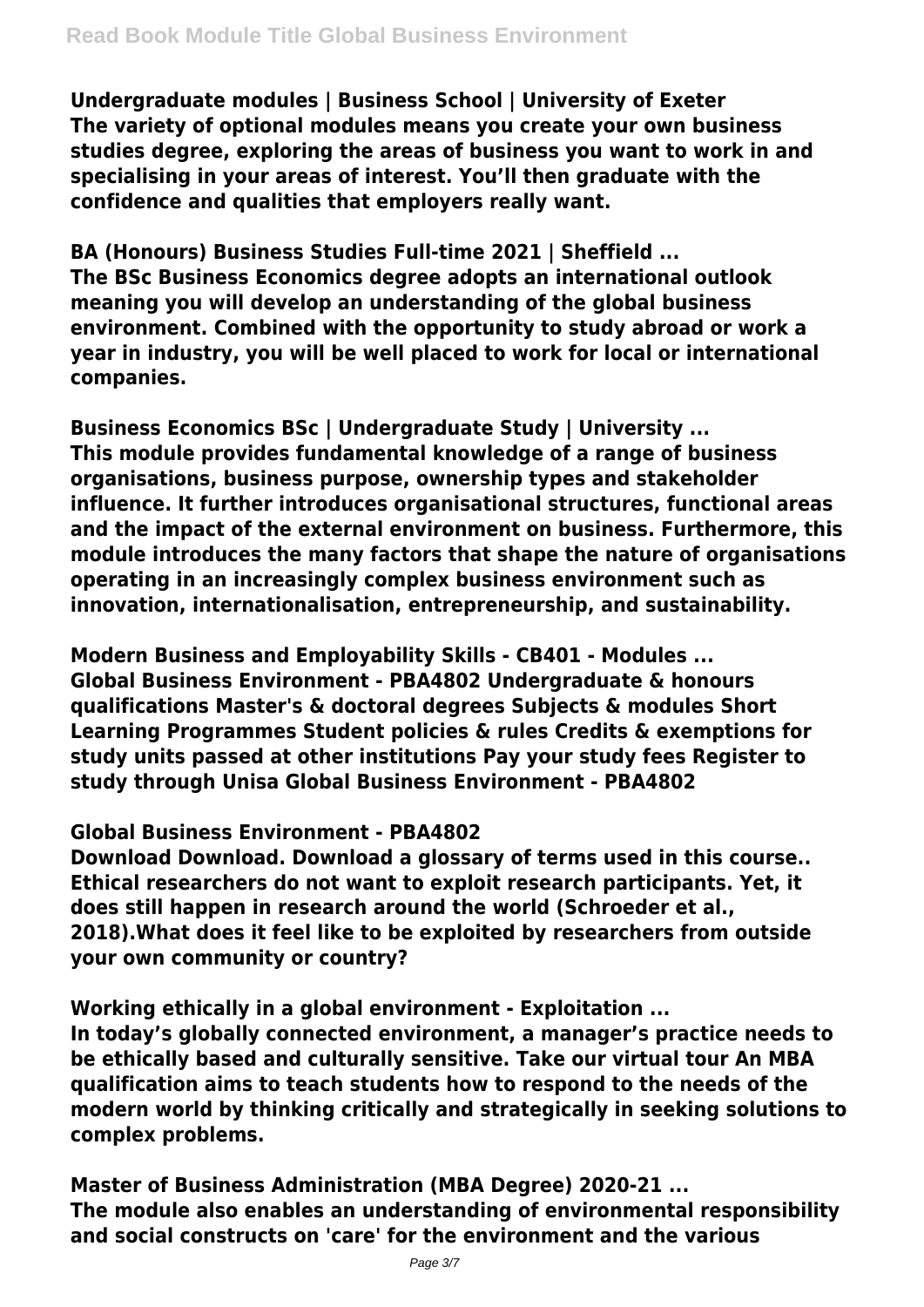**contexts on being accountable for harm or environmental wrongdoing. The module critically examines ethical traditions and how these traditions inform particular forms of environmental policy and action; in ...**

**Global Governance and Sustainable Development MA ... We live and work in a world characterised by rapid technological and societal change on a global scale. To be effective in business and management in a multinational environment requires an understanding of the cultural, economic, political and social contexts in which organisations operate, both within and across national borders.**

**BSc International Business Management | Study at Bristol ... Course Title Course Code. Course Mode ... You'll learn to think analytically and critically examine the issues confronting the global business environment and the festival and events industries. ... The module moves beyond the business and marketing-driven approaches of events management towards a more conceptual analysis and understanding of ...**

**Passed managing in a global business environment. FINALLY.***The Global Business Environment*

**The External Business Environment**

**The External Business EnvironmentOverlaps between Cyber, Information, and Intelligence Operations** *Melissa Lamson's New Book: The New Global Manager International Business Environment* **Business Ethics Michael Moore Presents: Planet of the Humans | Full Documentary | Directed by Jeff Gibbs** *PMP® Certification Full Course - Learn PMP Fundamentals in 12 Hours | PMP® Training Videos | Edureka* **MB-300 : Module 01 Get Started with Dynamics 365 for Finance and Operations Reshaping the International Business Environment Establishing \u0026 Operating a World Class Project Management Office (PMO) Webinar Mastering Lightroom Classic CC - 29: Book Module Global Business Management MGT380 LECTURE 01 AWS Certified Cloud Practitioner Training 2020 - Full Course** *Globalization explained (explainity® explainer video) Riding the Waves of Culture: Understanding Diversity in Global Business - Book Review* **HAN | International Business presentatie open dag 2020 Our online learning environment Module Title Global Business Environment Overview. The module will cover various aspects of the changing international business environment, and their impact upon business operations and strategy. It will give students an appreciation of the business difficulties faced; the variety of factors influencing the choices and compromises that have to be made in international businesses, and the implications of those for the future viability and effectiveness of the organisations concerned.**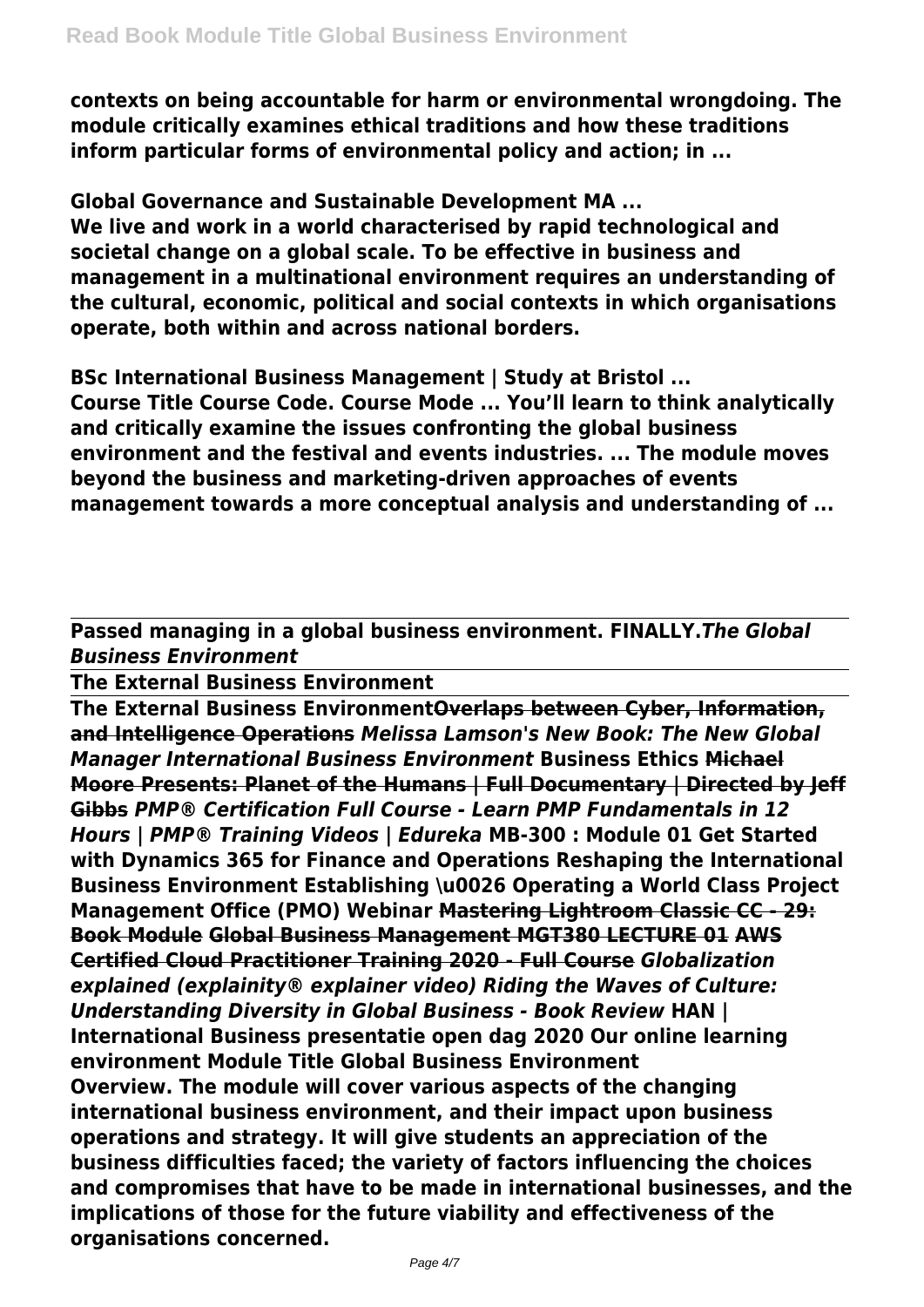**Global Business Environment - CB343 - Modules - University ...**

**Lists linked to Global Business Environment. Title Sort by title Semester Last updated Sort by last updated; MBA7002 Global Business Environment : ... Find a list by entering the module title or number in the search box above. Sign in with your Brookes student/staff number and password if you want to add personal study notes to your lists.**

## **MBA7002: Global Business Environment | Oxford Brookes ...**

**Global Business Environment. Business organisations do not exist in a vacuum. Their decisions and actions take place in a dynamic and often turbulent environment, within which many different external factors impact upon their performance. This module focuses upon key business issues in the global economic environment which can present both opportunities and threats to an organisation.**

# **WMG :: Global Business Environment**

**This module provides a comprehensive survey of the complex and dynamic international environment in which organisations operate. Areas covered include: • locating globalisation and the internationalisation of business in a historical context. • background to and reasons for today's international regimes of global governance.**

#### **Module Catalogue 2020/21 - - Newcastle University**

**Module title: International Business Environment. Module code: IBE NQF level: Level 7. Credit value: 10 credits Study duration: 6 weeks. Module description. This 10 credit compulsory module is designed to provide students with an advanced understanding of the external context within which international businesses operate and the opportunities and challenges it poses to entrepreneurial firms, large and small.**

# **Module title: International Business Environment**

**Unit 18: Global Business Environment Unit code M/508/0530 Unit level 5 Credit value 15 Introduction The aim of this unit is to explore the wider position some organisations have in the global environment. Students will appreciate the complexities of operating in a global environment, and this will enable them to offer greater breadth and depth to**

# **Unit 18: Global Business Environment**

**MN1107 Introduction to business and management. Topics covered Introduction to the global business environment. Perspectives on globalisation and international business; Political, economic and legal environments; Culture society, ethics and corporate social responsibility; Business across borders: the foundations**

**Business and management in a global context MN1178 ...**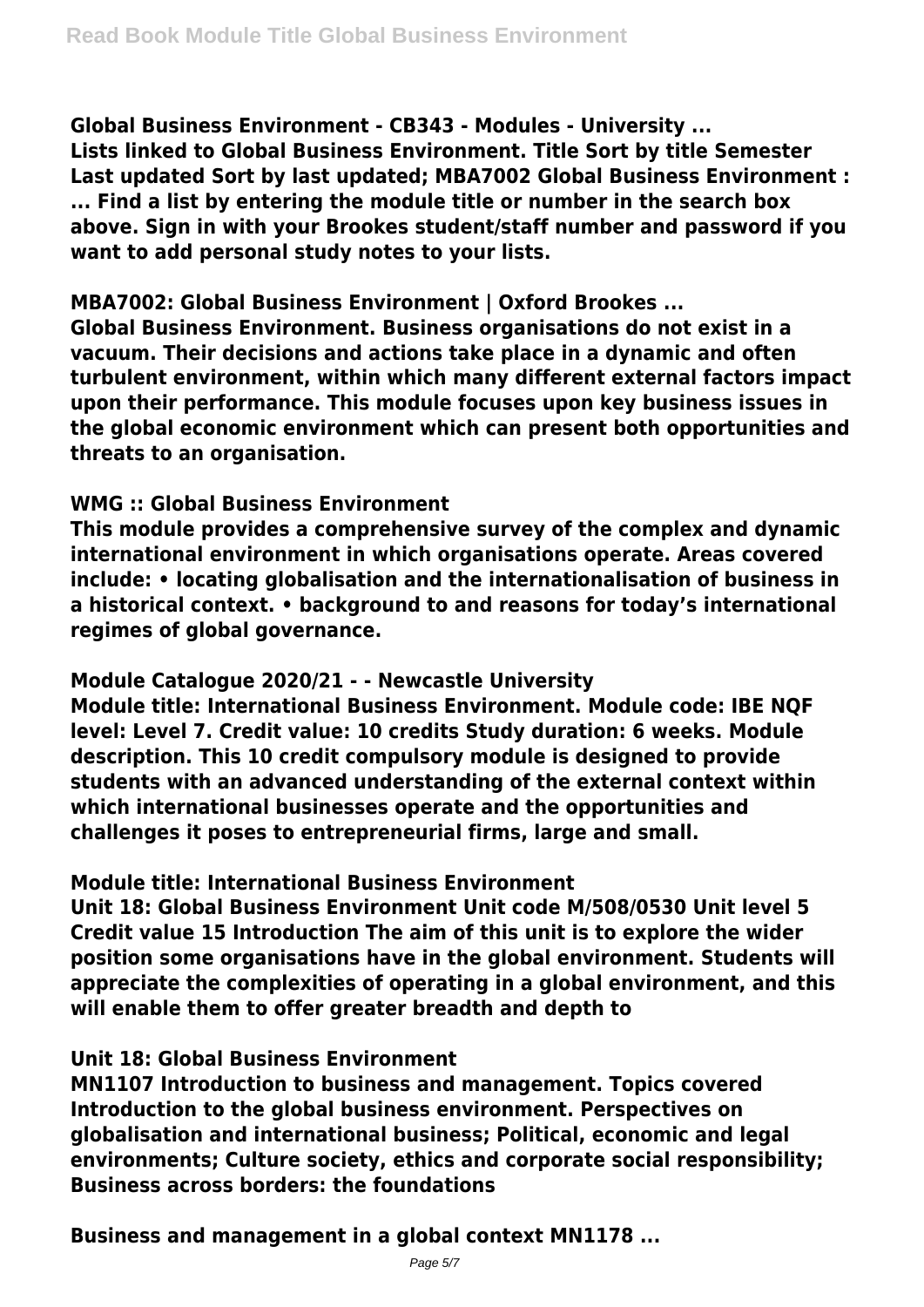**A brand new chapter on the global context of business, together with new International Business in Action case studies, illustrates the global nature of today's world of business. Explore all the issues which are critical to understanding the business environment and learn how these impact on organisations of all types and size.**

**The Business Environment: Amazon.co.uk: Worthington, Ian ... Business Environment Defined. Business environment is the sum total of all external and internal factors that influence a business. You should keep in mind that external factors and internal ...**

**What Is Business Environment? - Definition & Factors ... Module title Code ELE link (current students) Business Law for Accountants: BEA1003 ... BSc Business modules (Penryn Campus only) Module title Code ELE link (current students) ... Global Environmental Economics: BEE3067 (View on ELE) Economics Dissertation: BEE3068**

**Undergraduate modules | Business School | University of Exeter The variety of optional modules means you create your own business studies degree, exploring the areas of business you want to work in and specialising in your areas of interest. You'll then graduate with the confidence and qualities that employers really want.**

**BA (Honours) Business Studies Full-time 2021 | Sheffield ... The BSc Business Economics degree adopts an international outlook meaning you will develop an understanding of the global business environment. Combined with the opportunity to study abroad or work a year in industry, you will be well placed to work for local or international companies.**

**Business Economics BSc | Undergraduate Study | University ... This module provides fundamental knowledge of a range of business organisations, business purpose, ownership types and stakeholder influence. It further introduces organisational structures, functional areas and the impact of the external environment on business. Furthermore, this module introduces the many factors that shape the nature of organisations operating in an increasingly complex business environment such as innovation, internationalisation, entrepreneurship, and sustainability.**

**Modern Business and Employability Skills - CB401 - Modules ... Global Business Environment - PBA4802 Undergraduate & honours qualifications Master's & doctoral degrees Subjects & modules Short Learning Programmes Student policies & rules Credits & exemptions for study units passed at other institutions Pay your study fees Register to study through Unisa Global Business Environment - PBA4802**